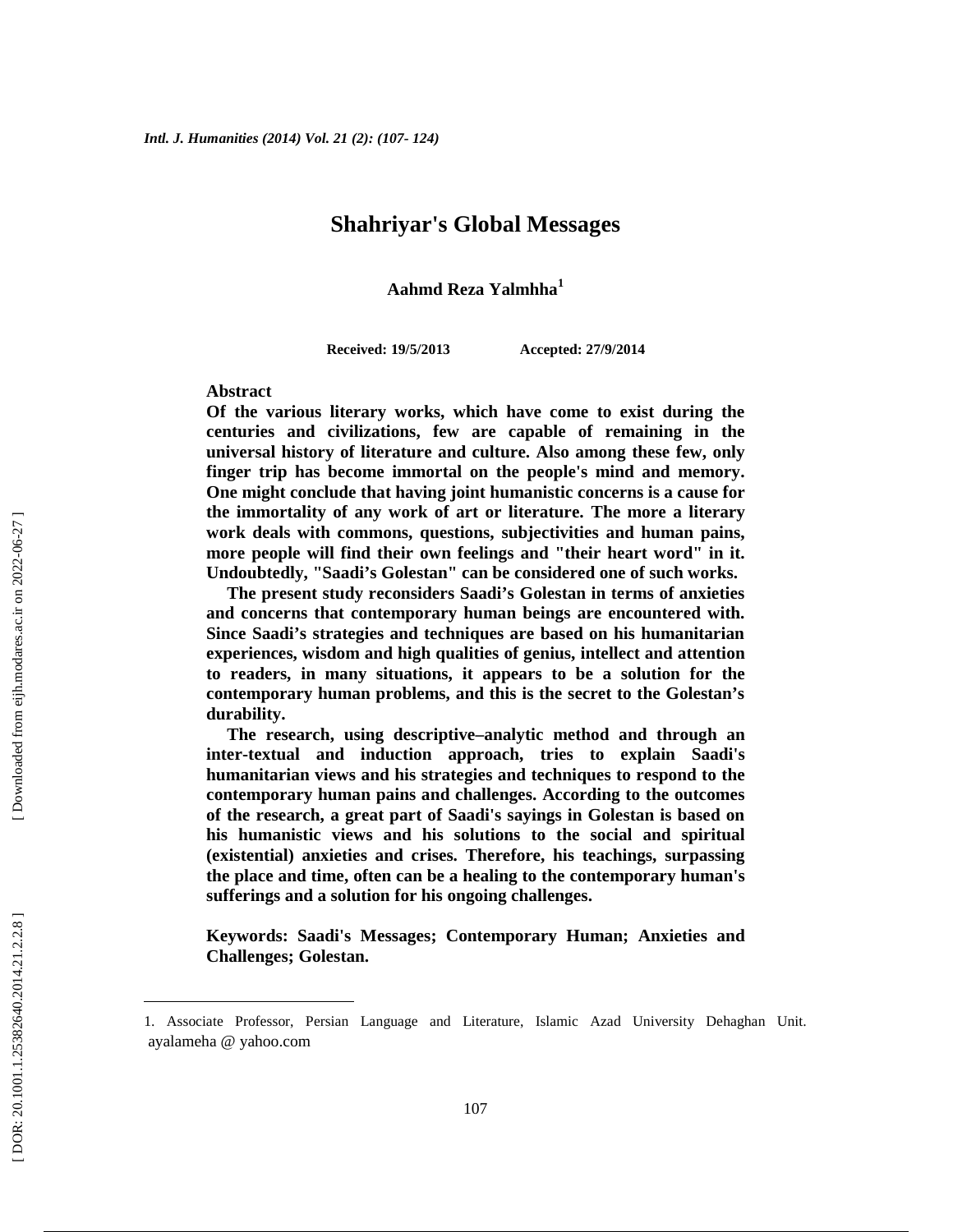### **Introduction**

Humankind has an essence, nature, and fixed personality that is not limited to time and place. This essence, in different times and society, is the same. Therefore, the essence of human kind is beyond a culture and a history.Obviously, this essence will have similar crises and challenges across the world. The problems and troubles were at dawn of history and have involved mankind more than before. Today, the most fundamental cause of human suffering is that they have forgotten their connected ring with his ideal world. Rings, such as myth, epic, spiritual, moral and religious teachings, therefore step by step he has gone away of holiness, spiritual, aesthetic and literary heritage" (Ghobadi and et al, 2011: 88). With reflecting on the depth of literary texts and works of Persian verses and prose, it reveals the fact that

literature can meet many needs and solve many severe mental problems of the confused human beings in today's world.

With probing into literary texts, both prose and verse forms, we see the fact that literature could answer to many needs and problems of wondered human kind of today. Because literature is full of self knowing and paying attention to the different structural aspect of human essence in order that he/she reach to spiritual elevation: Patent architect of human society have built human existence with literature and art, they make it permanent and make it always the reliance of human ideals. Therefore, human being of today tries to detangle from routing crisis and pay attention to the different teachers who have reached to the depth of human nature (Ghobadi et al., 2011: 89). Based on this, a large part of these literary

Downloaded from eijh.modares.ac.ir on 2022-06-27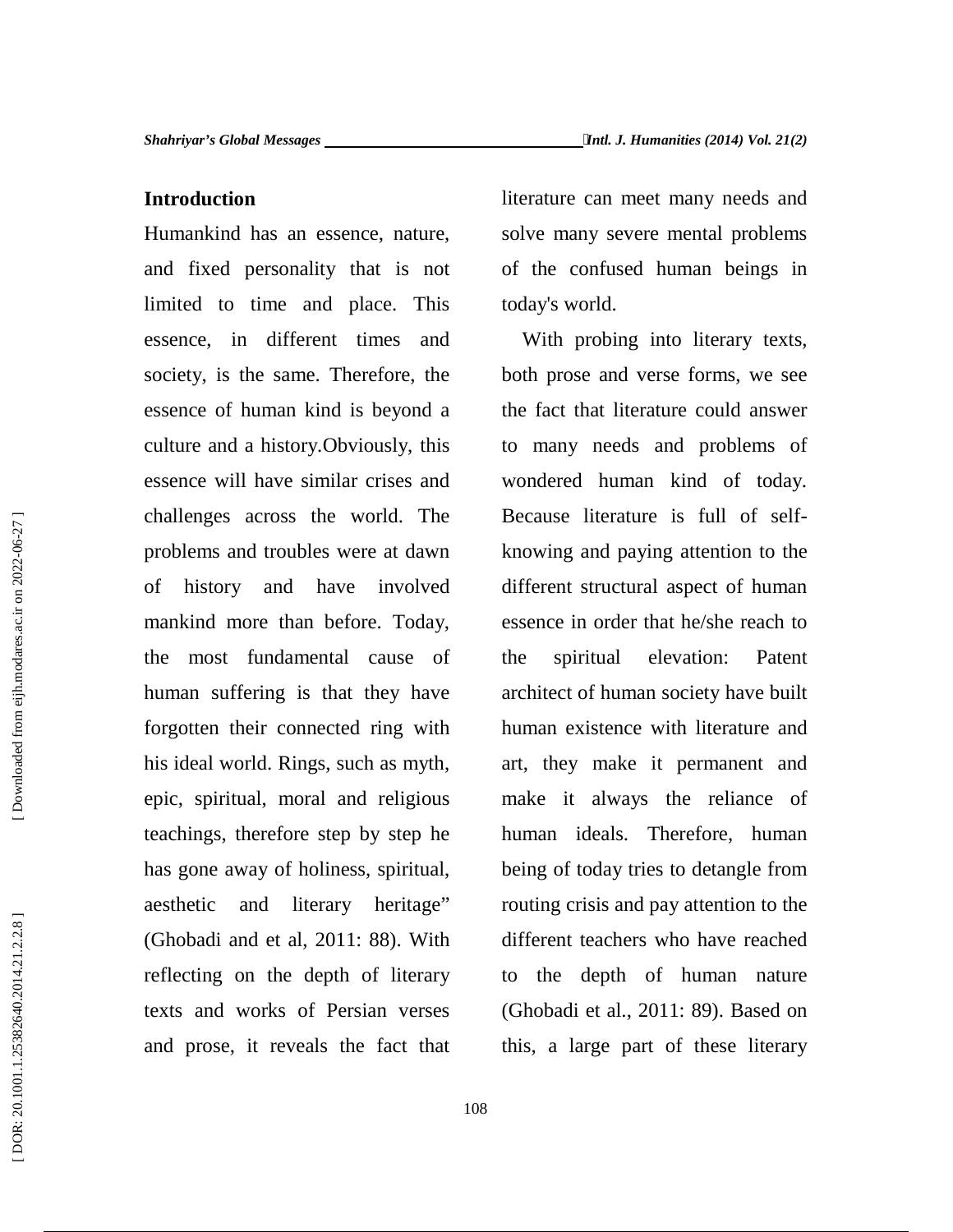works contained ethical and educational contents as well as and advice concepts. This part of literature is a branch of educational literature that tries to promote and educate the spirit of human being. The ultimate aim of it is to help human prosperity. Samples of ethical and advice teachings could be researched in the Persian poetry, from the oldest ones reminded from poets such as Hanzale Badgheysi, Boslik Gorgai, as well as in Divan of Roodaki Shahid Balkhhi, Daghighee, Kasaiee, Abooshakour andNaser Khosrou. However, advice movement and expressing advice concepts in special manner in the Persian poetry started from the second half of sixth century A.H. with poets such as Sanniee Ghaznavi , Jamalledin Esfahni, Khaghani, Atari and others. Then, Saadi put advice statements to its highest point in such a way that

besides two famous works of Bostan and Golestan (have become model because they are like a treasure in expressing this branch of literature).in his lyrics a combination of love and sermon could be seen to the extent that many other pots made use of ethical and advice lessons in their poetry and in the early eighth century hizri, Ghazal became a vehicle for expressing advice.

In Ghazals especially in poets' verses of Indian style advice has come with imaginary and poetic language along with proverbs and examples that their contents were depended on poets' mood (Anooshe 1998:2/168).

Because literature is full of self knowing and paying attention to the different structural aspect of self human existence for reaching to the spiritual elevation:" patent architect of human society have built human existence with literature and art and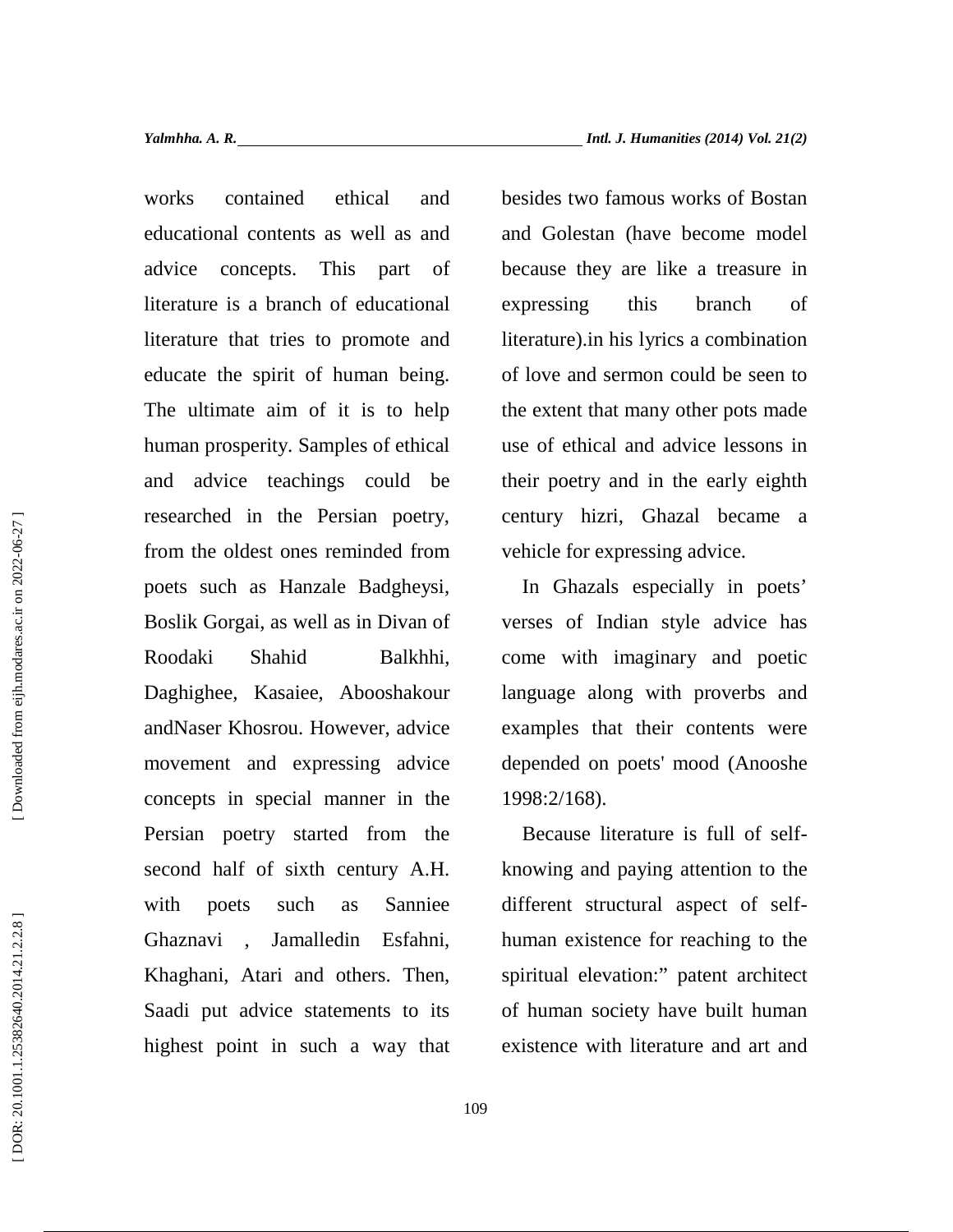with help of art and make it permanent and make it always the reliance of their human making ideals" Therefore, human being of today tries detangling from routing crisis and paying attention to the different teachers who have reached to the depth of human nature. Base on this a large part these literary works contained ethical and educational contents and educational contents and advice concepts (Ibid 89). This part of literature is a branch of educational literature that tries to promote and educate the spirit of human being. The ultimate aim is also human being prosperity. Samples of ethical and advice teachings in the persist poetry from the oldest poetry reminded from poets such as Hanzelaat Badghissi and Bossllic Organic as well as Roodaki Sushi Balkhi Daghivhee Kasssie Abooshakour Laser Khosrou could be searched a huge among.

However advice movement and expressing advice concepts in special manner in the Persian poetry from the second half of sixth century with poets such as Annie Ghaznavi Jamalledin Esfanani Khaghani Attari and others have special manner variety. Then Saadi puts advice statements to its highest point in such a way that besides two famous works of Bostan and Golestan (like a in expressing this part of literature become famous).in his lyrics in lyrics especially in the verses of poets of Indian style along with poetic advice often expressed with poetic language its contents usually depend on poets mood. This thinking system and lesson view continued until the contemporary verses. Mohammad Shahriyar, the great contemporary poet, is among composers who made use of poetry as a vehicle for expressing advices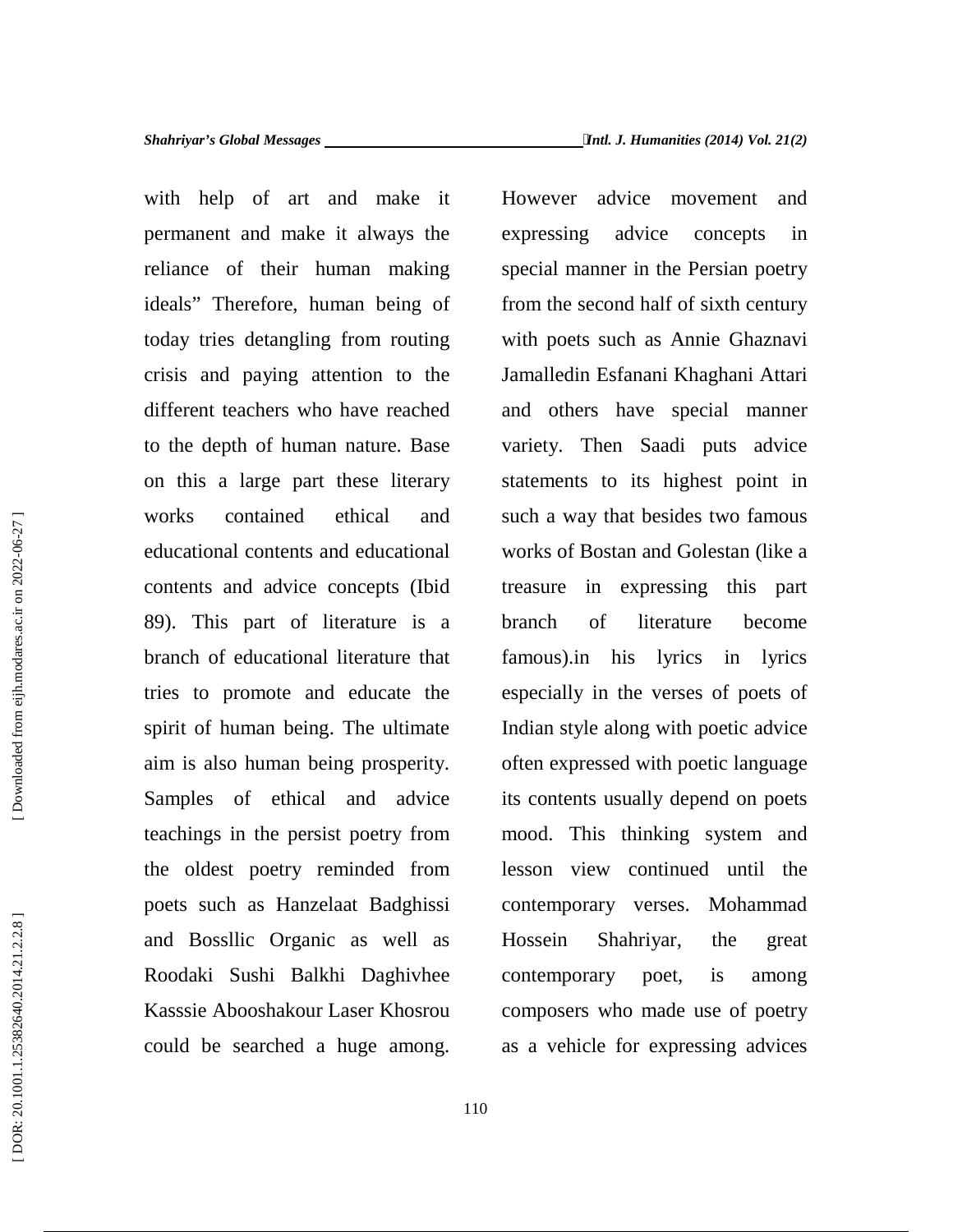thinking. He has composed so many **1. Inviting to Spirituality and** poems based on different mold of poetry (especially in Ghateat, Robayat and Dobeyti). The listeners of this type of thinking and concepts is human kind throughout the history.it is not a personal or individual sermon. The most important Shahriyar's advice contents and lesson concepts that could be called Shahriyar's global messages are as followings. The listeners of this type of thinking and concepts is human kind throughout the history.it is not a personal or individual sermon. The most important Shahriyar's advice hell contents and lesson concepts that could be called Shahriyar's global thinking. He has composed so many **1. Inviting to Spirituality and** poems based on different mold of **Paying to Spiritual Aspect of** cheeting end composition. The listeners of the fundamental crises of this type of this

# **Paying to Spiritual Aspect of Human Being**

One of the fundamental crises of human in different periods is the crisis of materialism. To deal with this crisis, the spiritual dimension plays a key role. One of the messages and advice in Shahriyar's poems is to pay attention to the spiritual and moral aspects of human being. This content is reflected in many of the Shahriyar's poems.

Search God wherever you are born you all has the same ominous fate

The earth is like a prison and the end is where on the earth sugar and honey is poison.

(Divan 2006: 628)

He believes that the medicine of all human pain is the tendency to Unitarianism, consummate, grace and knowledge to reach to the stage that there is no existence except God.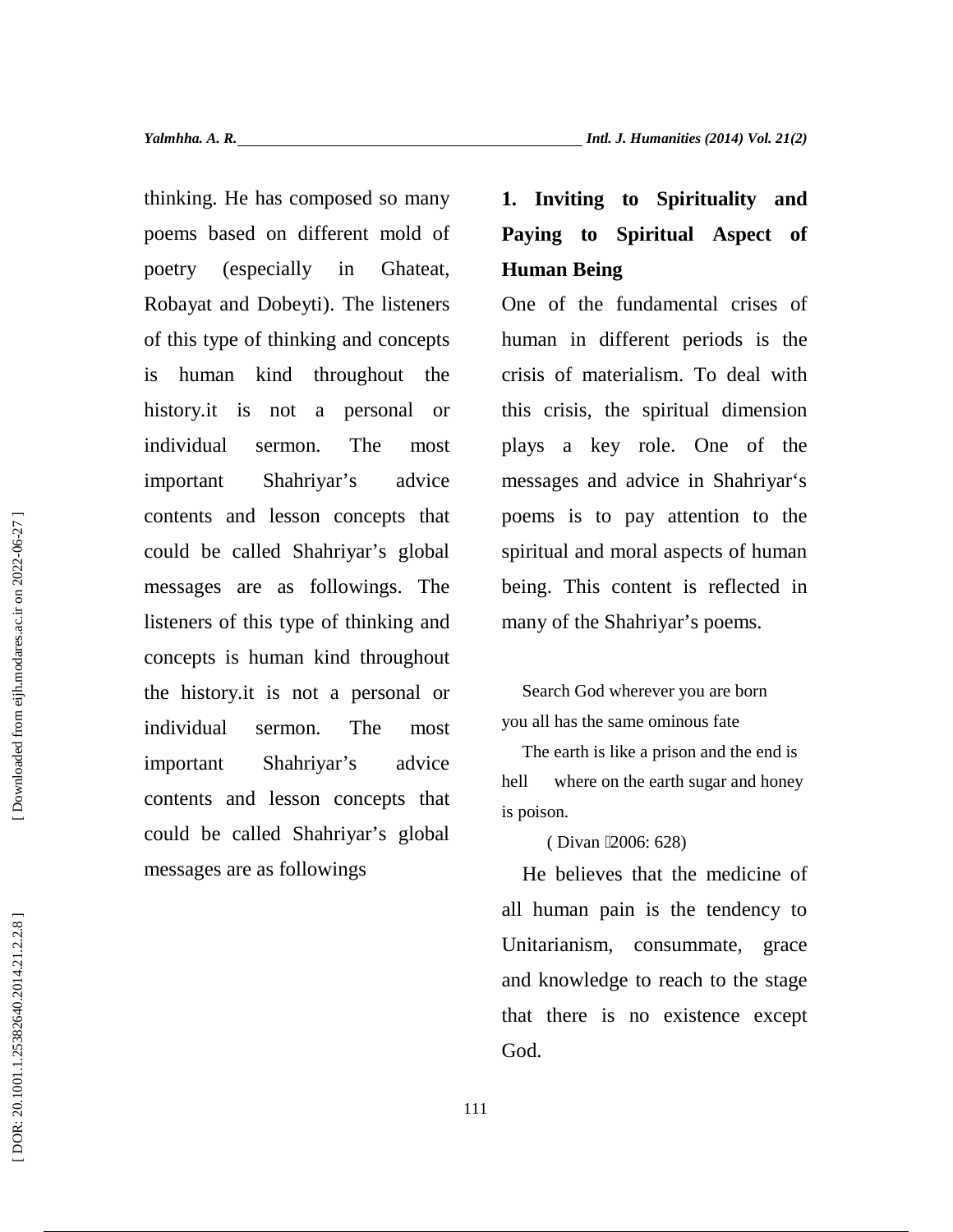Trust on the God only because it is the only solution

The knowledge that is helpful knowing that God is the source of existence.

Shahriyar in other verses believe that only the loving God can take human from loneliness to crowd:

Love only God because it is the source of crowd

otherwise the sedition might cause loneliness among people

Shahriyar also recognizes art as the spiritual dimension and considers it as condition for reaching to success:

Spiritual art is the most efficient but it needs scarification and God willing

He believes that if a man escaped from the right and turned to a crowd, he would be alone, but with respect to comprehensive nature of the right he isn't alone:

Through help of God one could escape crowd because God is complete and crowd is separate

If human tries to separate from God even though it becomes a large crowd he is lonely.

In the following couplet he invited human to knowing God and put emphasis that only God is enough.

Try to know God only/ just God is enough for you

## **2. Inviting to Goodness and Charity**

Based on this, one of the permanent problems of human being is that he /she always thinks about himself and his interests. Human acquisitiveness causes him to want everything for himself. Erick Ferom says "unfortunately at present civilization as the wars and difficulties cause human to be more self-sacrificing at the time of peace self- eccentric is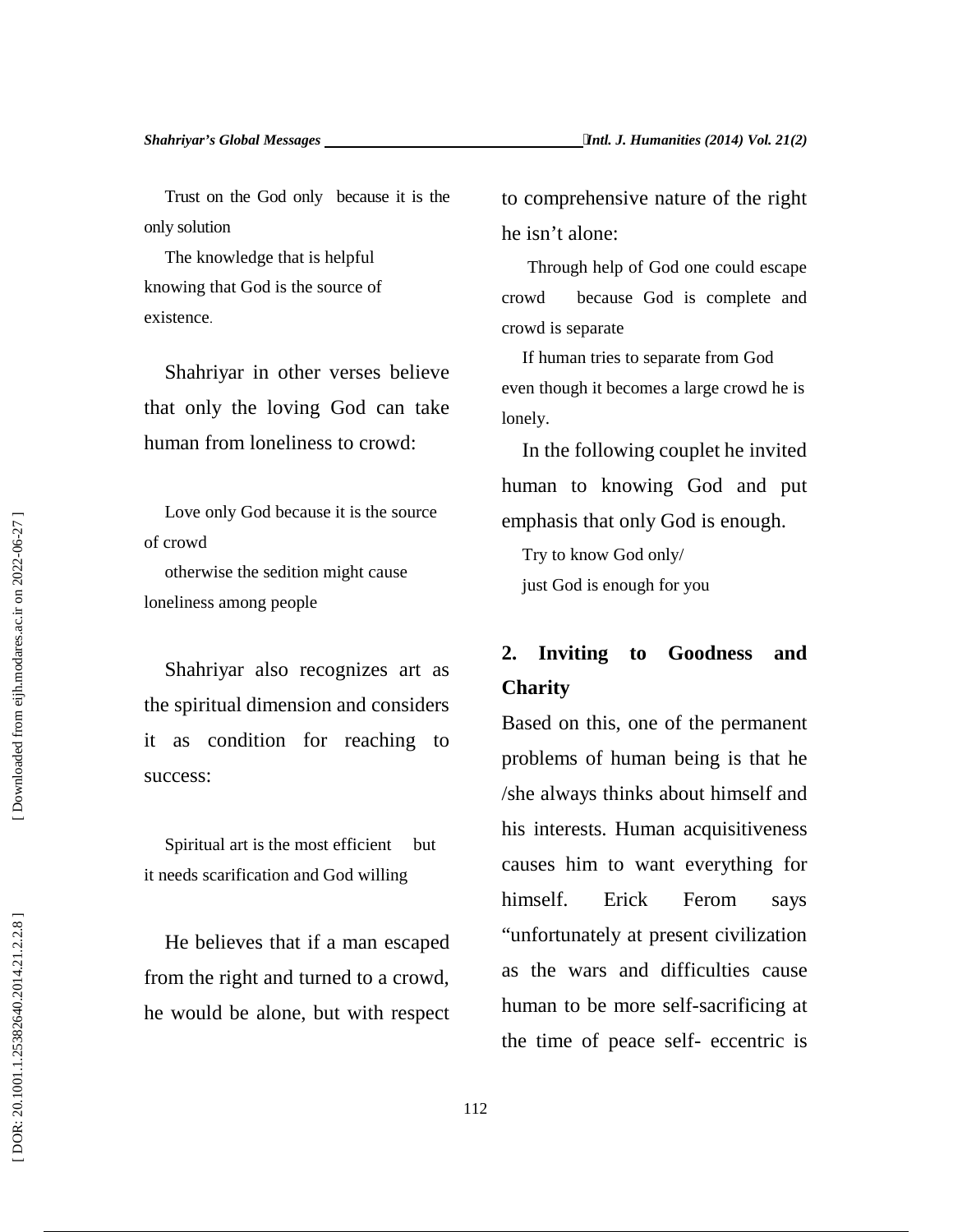more common (From, 1989:141). One of the global messages of Shahriar is inviting to goodness and charity. He believes that human dignity depends on goodness and charity.

If you are seeking honesty so try to acquire it through fairness

Put the punishment of your enemy to god He will give a sufficient punishment (Ibid : 623)

Shahriyar subordinates the world prosperity to goodness and believes that lack of goodness brings no prosperity.

Someone who does not do charity or helping others his destiny would be darkness in the world (Ibid : 1050)

He explains how to do charity and stress that charity should be done in hidden form so it would be fruitful.

If you want to do charity do it in such a way that nobody see it to tell someone

the seed would grow when it put under ground

### **3. The Importance of Philanthropy and Serving Others**

Based on this, one of the ways to deal with challenges of egoism and profit seeking is cooperation and sacrificing. A characteristic which is belong to human" we human have an inherent tendency toward existence. Showing our talent, activity, solidarity with others and escaping from self-made prison of egoism", (From, the same source: 138). One of the fundamental messages of Shahriyar is philanthropy and paying attention to the effective communicative approach with others. He believes that saving a human from human society is like blowing spirit into all humans.

Downloaded from eijh.modares.ac.ir on 2022-06-27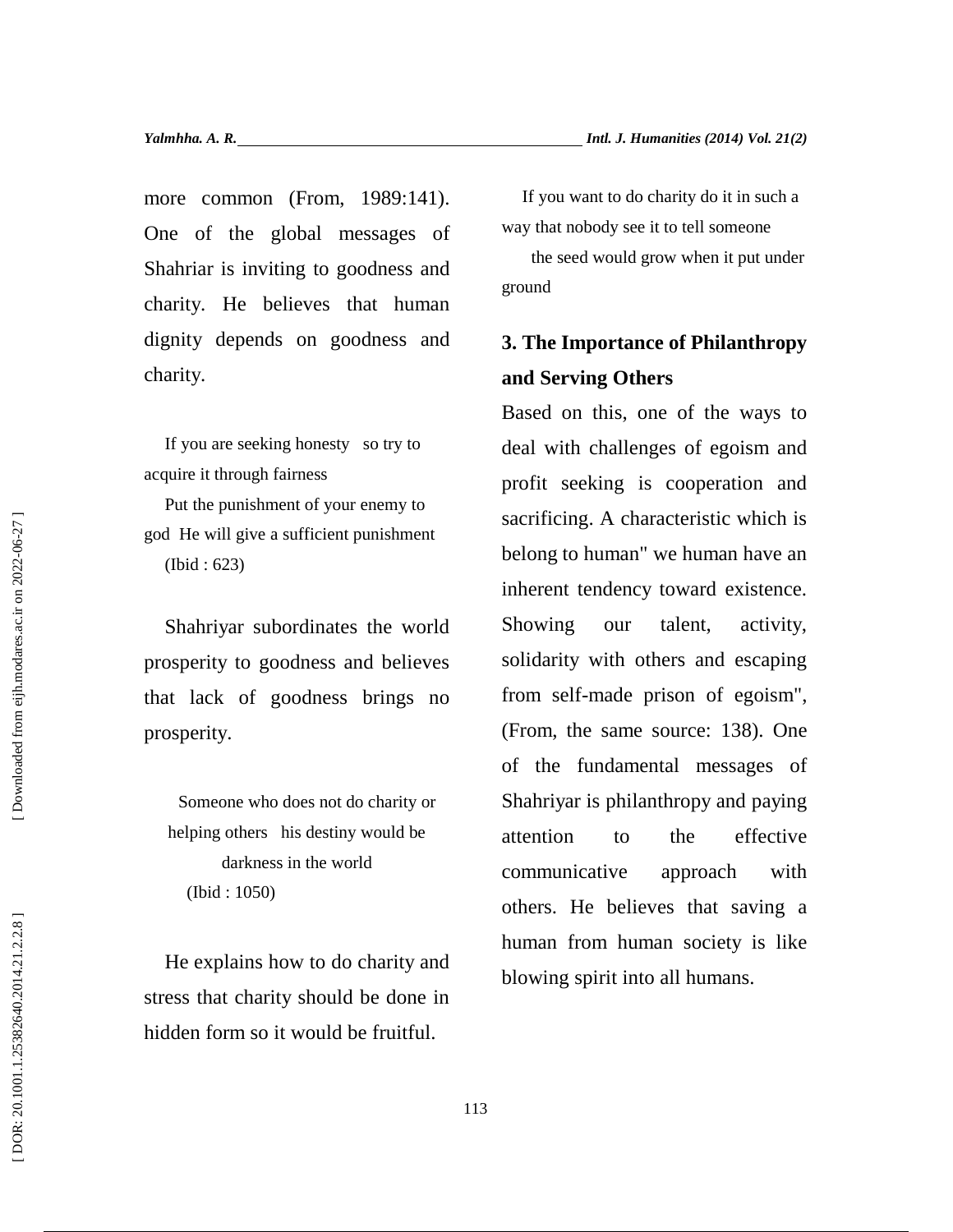If you save someone from death you give life to the whole world (Ibid : 635)

He thinks the treatment of other pains is requirement for human kind:

It is a precondition for human beings to treat the pain of others with medicine

(Previews : Ibid)

Or in the following couplets notice this sort of love and friendship to others:

Try to love someone to become eternal especially hear the sound love of a woman. (Ibid : 1113 )

Thanks to blessing is helping others:

Expressing love and leaving self-loving is the only way of loving someone

( Ibid : 420)

In the following couplets, he considers a real friend as w person who is able to solve others problems:

The true friend is a friend who helps and relieves pain not to put his burden on someone's shoulder. (Ibid : 615)

**4. Emphasizing on Contentment**

One of the fundamental crises of humans in different times is the crisis of profit seeking and consumerism. Everyone takes a risk for acquiring more facility.in order to get more enjoyment and profit. According to scientists human ha reached to the harmful level of consumption. This acquisitiveness consumption leads him to the acquisitiveness behaviors. (See Ghbadi, Bahar, 2011:149).one of the ways of confronting with this harmful consumerism and profit seeking is attention to the contentment. One of the advices of Shahriyar that is stressed in his couplets is leaving the acquisitiveness and contentment.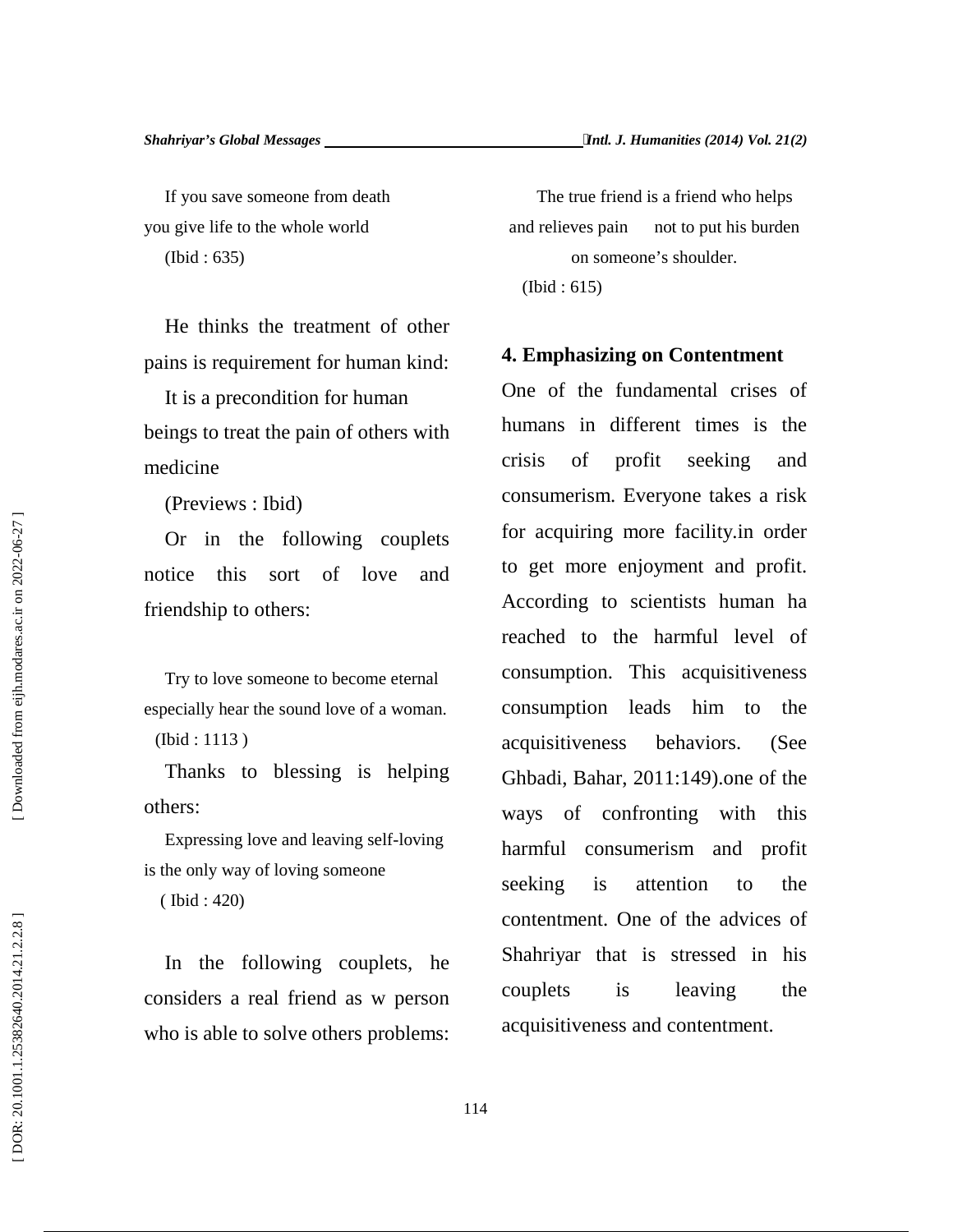One should content with what he have otherwise possessing the whole world won't satisfy him (Ibid : 609 )

He thinks that worldly acquisitiveness is fatal and leaving this moral villainy would bring happiness and good fortune.

Acting greedily for the world would kill everybody happiness is I killing greediness for the world (Ibid : 1201 )

Shahriyar believes that human beings shouldn't ask for help even from generous people, in fact contentment and independence from others would bring dignity and grace.

You should follow the pattern of contentment in your life

if you follow this you will reach to the

One should content with what he have<br>
one should content with what he have<br>
won't satisfy him<br>
work is satisfy him<br>
work is the second that the measure of the measure of the measure of<br>
(Did : 609) human essence is an intr Self-knowing and attention to the human essence is unavoidable necessity in all cultures and literatures. This knowledge about one own essence is an introduction for entering to the knowing God and it leads to perfection and correction. Based on this, for reaching to self knowledge one should move. Especial message that Shahriyar in many couplets in his Divan put emphasis on them is attention on the greatness of human existence. Human being is like a sea that by diving into it he could reach to sublime destination.

Probe into yourself to see that you are a great sea you will find great treasure inside yourself

He considers human as a strange spell that by taking into account of Imam Ali's speech, human is like a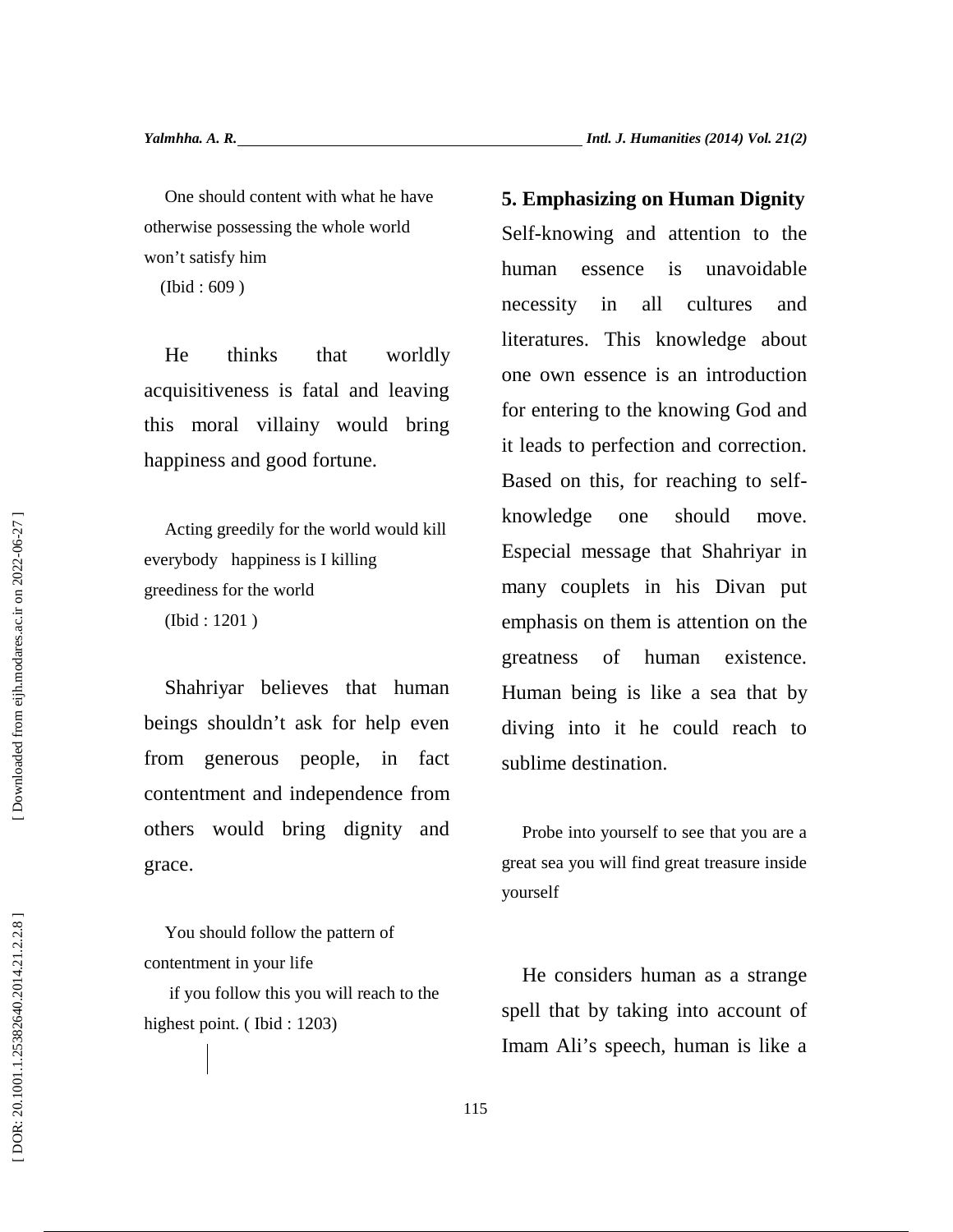particle that has huge galaxy inside. Therefore, human should pay especial attention to his huge dignity.

Every pain originate from yourself but you don't know every prescription is inside you but you don't know You are a world but it is a wonderful spell Alas, you don't know the world Inside this tiny article there is a huge world you are like a holy book which contains all hidden secret ( Ibid : 1125)

In the following couplets he believes that we are not in the world conversely there is a world inside us:

See the world from your heart there is a world inside us not a world around ( Ibid : 1201)

### **6. Ways of Dealing with Others**

One of the educational doctrines of Shahriyar to the world is to correct human behaviors. Ways of dealing with different people in various world you are like a holy book which<br>
contains all hidden secret<br>
(bid : 1125)<br>
In the following couplets he<br>
believes that we are not in the world<br>
conversely there is a world inside us:<br>
See the world from your heart the

been expressed. He, in dealing with generous human says:

If happened to see a generous person it is enough to say hello That person may haven't money to borrow you so that he/she might become embarrassing (Ibid : 625)

In dealing with stupid person he exemplified his ways of behaving.

If you happened to see a stupid person it may become heartbroken you should remain calm because aloes-wood with the fire become more fragrant (Ibid : 620)

In dealing with stupid enemy he believes that:

It is better to conflict with a generous enemy that a low-lying one (Previews : Ibid)

couplets in different manners have<br>philanthropists he says: Conversely in dealing with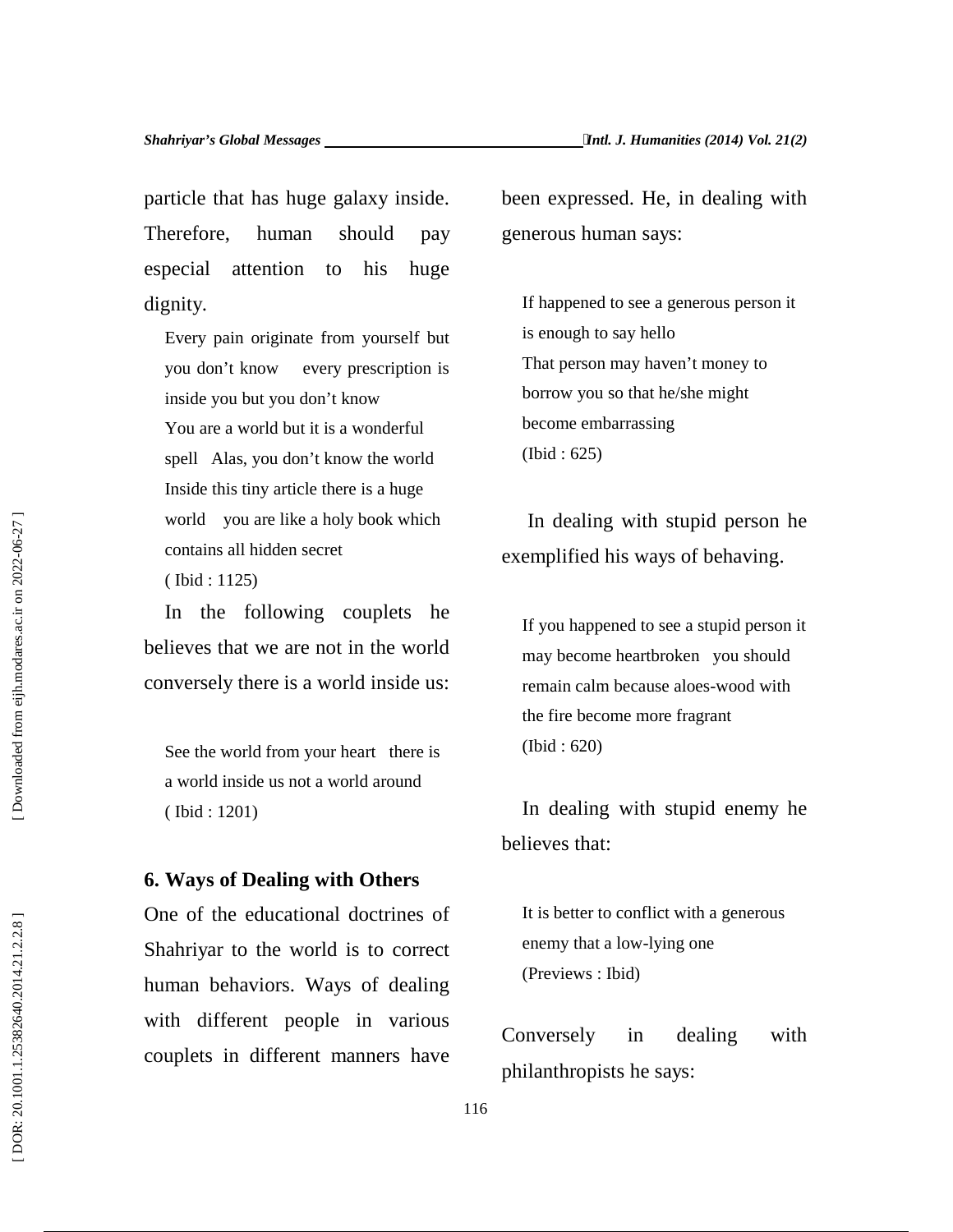Give generously to the philanthropist because they in return will give more generously

( Previews: Ibid)

#### **7- Enforcing Piety and Belief**

The point that Shahriyar emphasize to listeners is to emphasis on belief. He believes that human kind with all tendency and religion could relieve himself from pain of the world:

The world is an everlasting pain if you have faith you will escape (Ibid : 417)

In the following couplets he says that the secret of relieving from Satan's deceit is belief:

If you have faith with the patient you will get free from Satan deceit (Ibid : 1061)

In the following couplets he reminds that with this feature angles envy human being.

With help of knowledge and faith human will reach to a position that angles will envy him. (Ibid : 1072)

He knows that the way of rescuing from world thieves is piety

Time is like a courier so be aware of the thieves

(Ibid : 1205)

### **8. Paying Attention to Other World Escaping from Materialism:**

One of the fundamental crisis of human is attachment to the instant enjoyment that ultimately human would fall on the ethical materialism and essentialism (strong desire to rstriction).one of the frequently used contents that Shahriyar paid attention is that he world property should directed in a way that be a provision for the world here after. He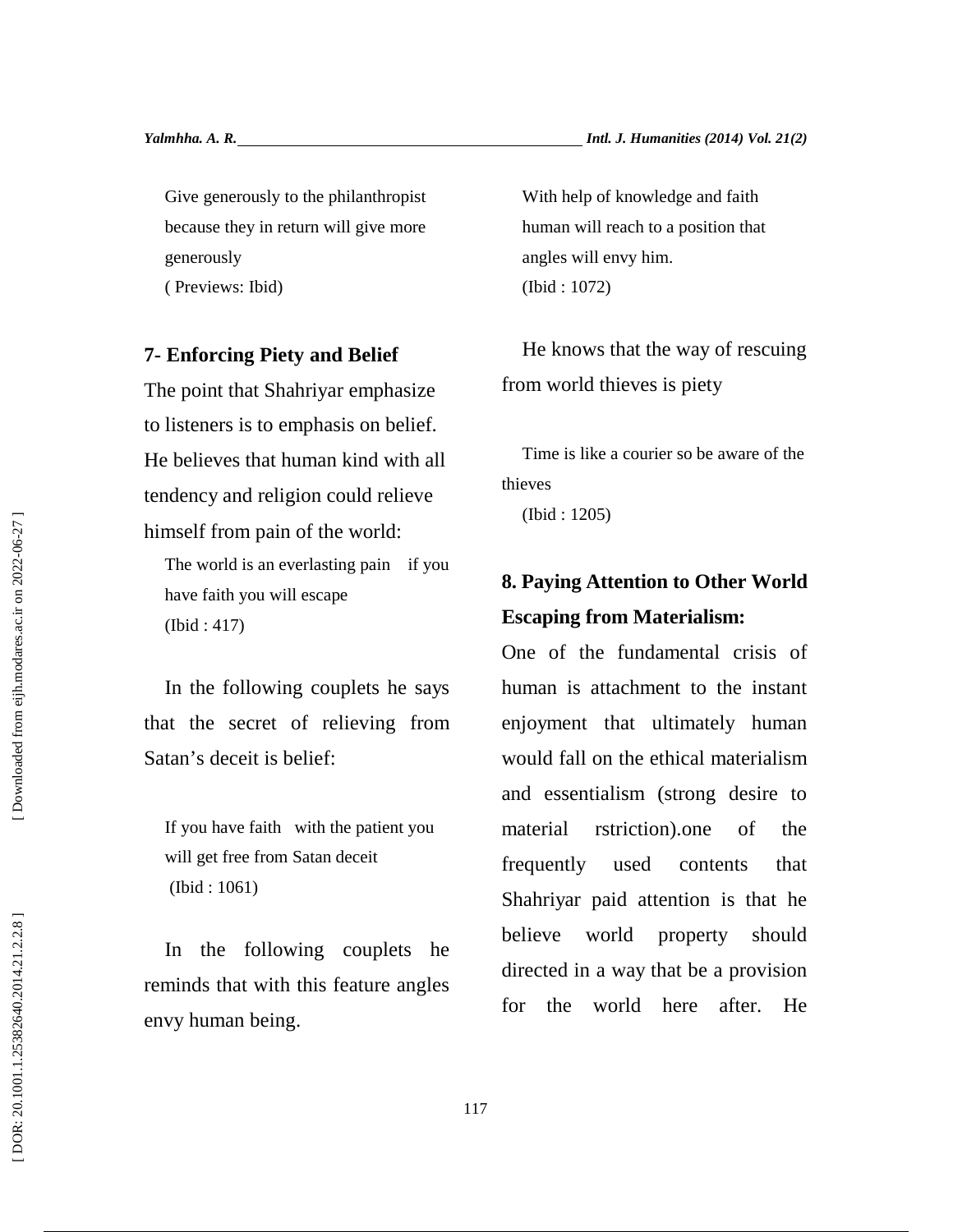condition world property as a cost for spending other world.

It is a good idea to spend your money for the other world; namely, to help others. ( Ibid : 1050)

He points in other couplets that in the world here after, human deeds determine his place in other world and there is no determined place for him.

Your deeds and behaviors in the world make a building in other world so good manners act like a palace and bad manners act like a cave ( Ibid : 1201) determine his place in other world<br>
and there is no determined place for<br>
time<br>
inn.<br> **opportunity.** A<br>
especial reflectic<br>
Your decds and behaviors in the world<br>
make a building in other world so good<br>
(Did : 1204)<br>
to ma

Shahryar considers this world transient and only the other world as eternal.

Be aware of your destination in the world to see what the real way for other world is (Ibid : 1124)

In other couplets he advises:

Listeners do not pay attention to the world.

Don't pay attention to the passing world because it might stop a caravan from its destination (Ibid : 417)

### **9. Taking Opportunity**

Another message that Shahryar is putting stress on it is to use the present time and taking **opportunity**. A content that has especial reflection on his verses:

Don't pay attention to the past because it is gone; also don't notice to the future because you don't know about it. One should try to enjoy the present time. (Ibid : 1204)

Taking moment for human existence is necessity during his lifetime:

One should enjoy the time in which he/she is living because nobody knows about future.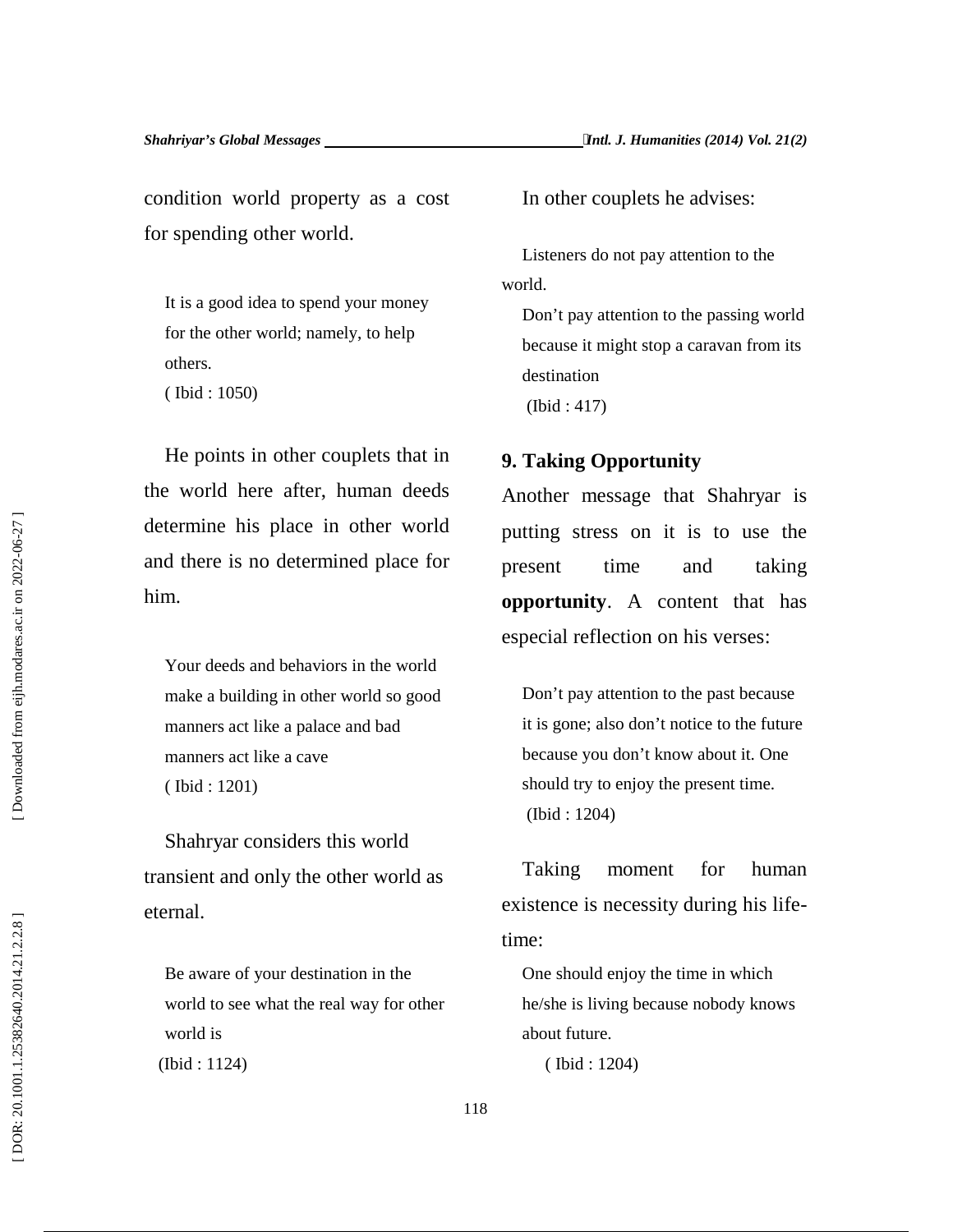### **10- Dynamism and Vitality**

Today, human more than any other periods is facing insecurity, Fear regression, and foolishness. Erick Ferom believes that existence is living, activity, birth, reconstruction and mobility. Human existence is a process that generates in human (Ferom, 1989:93). One of the global messages of Shahriyar is advising to dynamism and lack of stopping in human life. Humans should not allow stillness and immobility dominate his life:

One should find a way to change one's life because routing makes life boring ( Ibid : 62)

### **11. Advices of Life**

Sometimes Shahriyar put ethical sermons in one or two couplets and like a kind father makes a will to his global listeners.

Try to hide three things from people first bravery, second knowledge and finally wealth because they are the sedition of the people. (Ibid : 624)

the following couplet recommends both genders of son and should have especial characteristics.

A boy should learn knowledge and a skill because a man should have a job in future a girl should learn to do house work because tomorrow she will become a woman (Ibid : 621)

In the following couplets, he recommends that in all subjects one should pay attention to all aspects:

Leaving going to extremes is another message of Shahriyar:

Don't frown for bad things that happened in your life because you don't know about what is behind the curtain. This bad thing may change into a blessing (Ibid : 1209)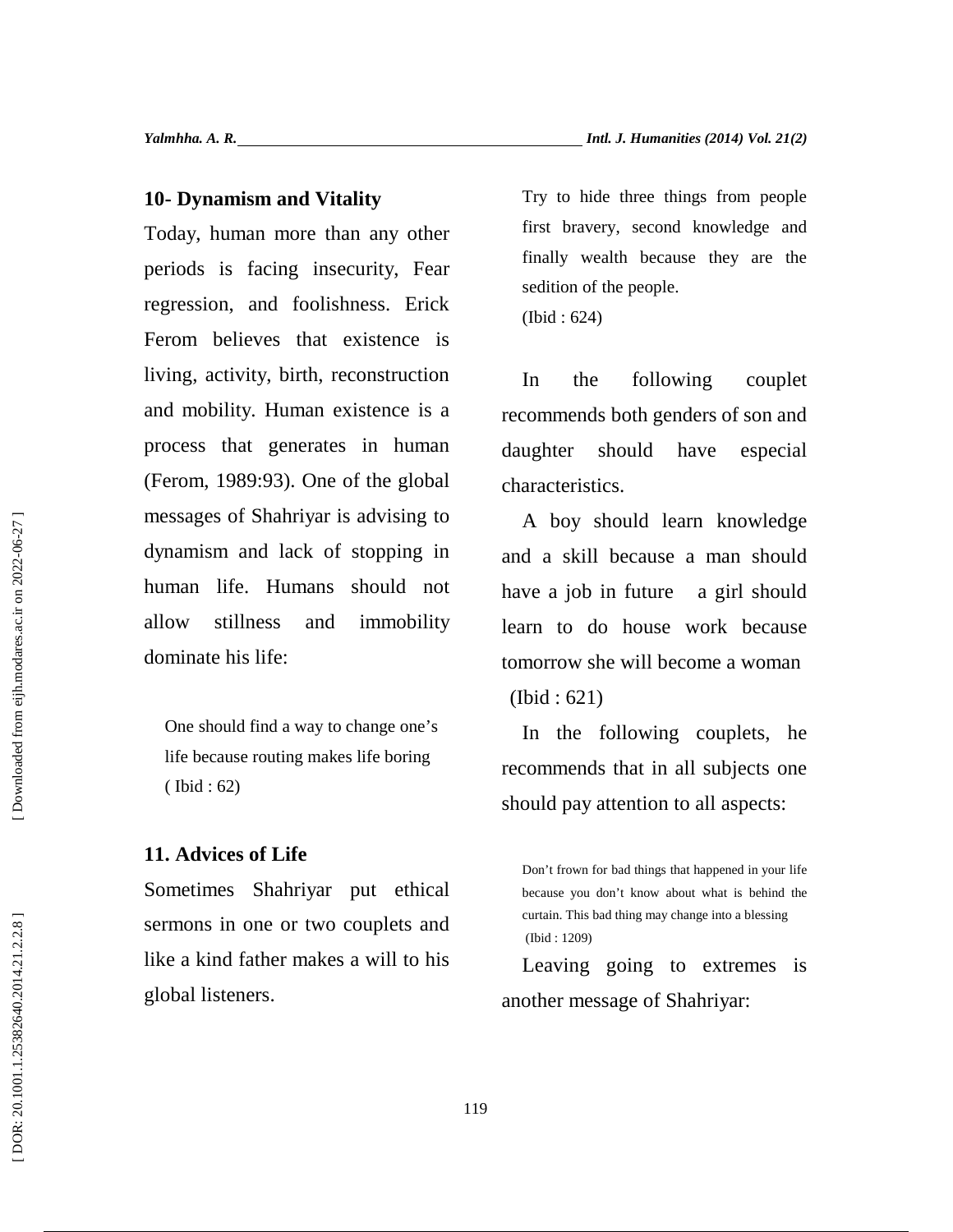Don't follow the pattern of going to extreme in the life everything should be in its appropriate place

(Ibid : 1053)

Shahriyar in two following couplets advices the way of learning lesson to others:

Give advice to a friend in a secret way is a good manner but giving advice with presence of others is not suitable (Ibid : 617)

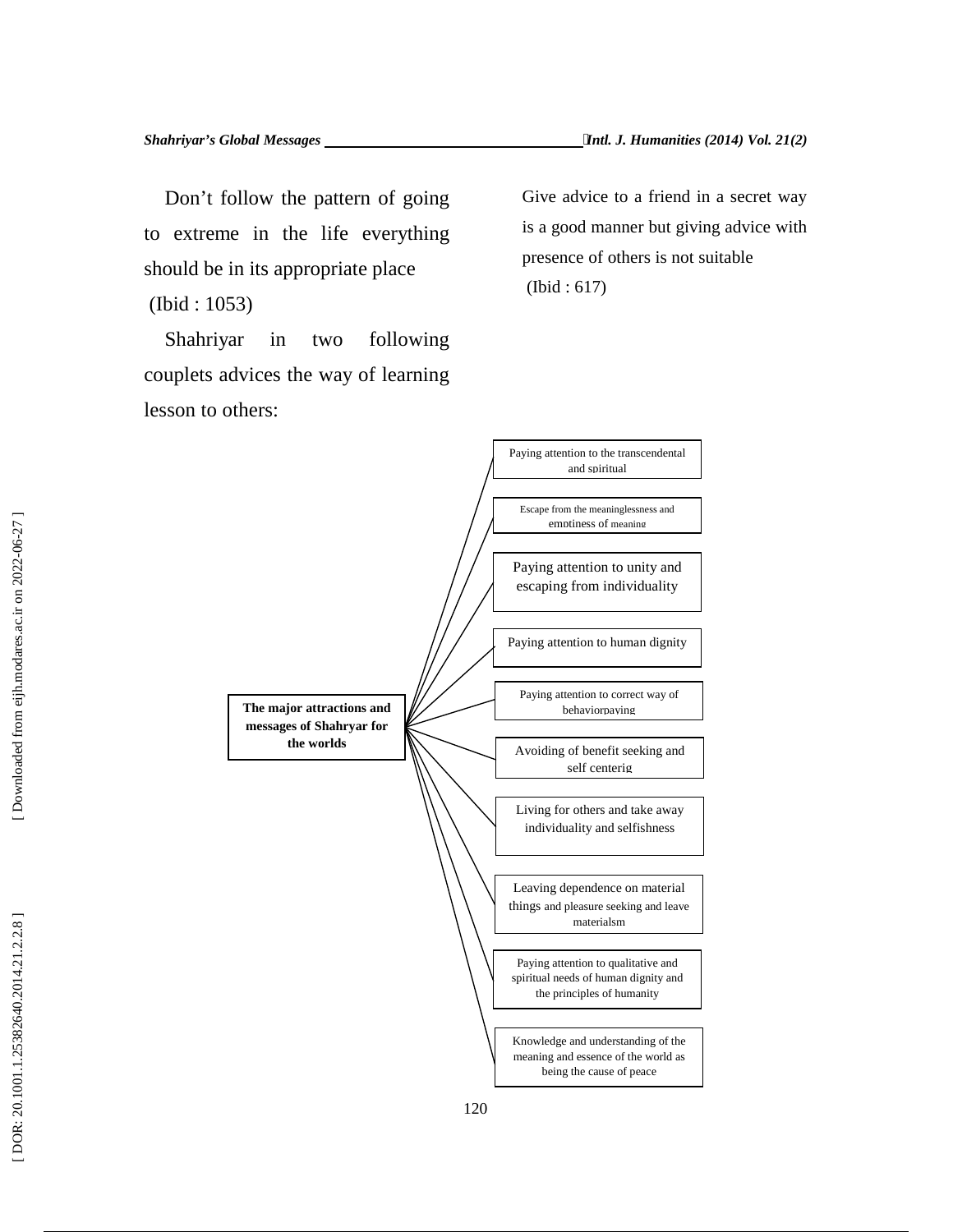### **12. Other Good Deeds**

Other global message of Shahriyar is Good temperament and qualities that he advises listeners to them. These virtues includes keeping secret, avoiding fault finding, avoiding breaking promises, inviting to justice and fairness, needless of others, leaving gathering money, humility, easy going in affaires, avoiding tyranny and suppression, which all are emphasized in his Divan. The pages includes 405, 419, 601, 611, 615, 624, 628, and 1091... 2. Since the Persian literature is a<br>
ner global message of Shahriyar is treasure full of comments of<br>
nergation message of Shahriyar is treasure full of comments of<br>
arithmest different scholars about their<br>
advises liste

### **Conclusion:**

From the above discussions it could be concluded that:

1. Although human has considerable progress in different field, solving spiritual crisis and thinking has remained one of the most fundamental problems of today

- treasure full of comments of different scholars about their experiences and characteristic essence of human beings, it is a patent shelter and a wide space for releasing from living from day to day and human crisis and flying in the blue sky of tranquility.
- 3. Shahriyar's Divan Besides being full of vivid imagery and poetic freshness and pleasant emotions and imagination, it is like a treasure full of advices and recommendations for education of human beings.
- 4. Shahriyar in in his Divan like an ethic teacher and social reformer Finds himself that his duty is to act as a compassionate father to express moral instructions, advice, and educational lessons for human happiness and well-being.

Downloaded from eijh.modares.ac.ir on 2022-06-27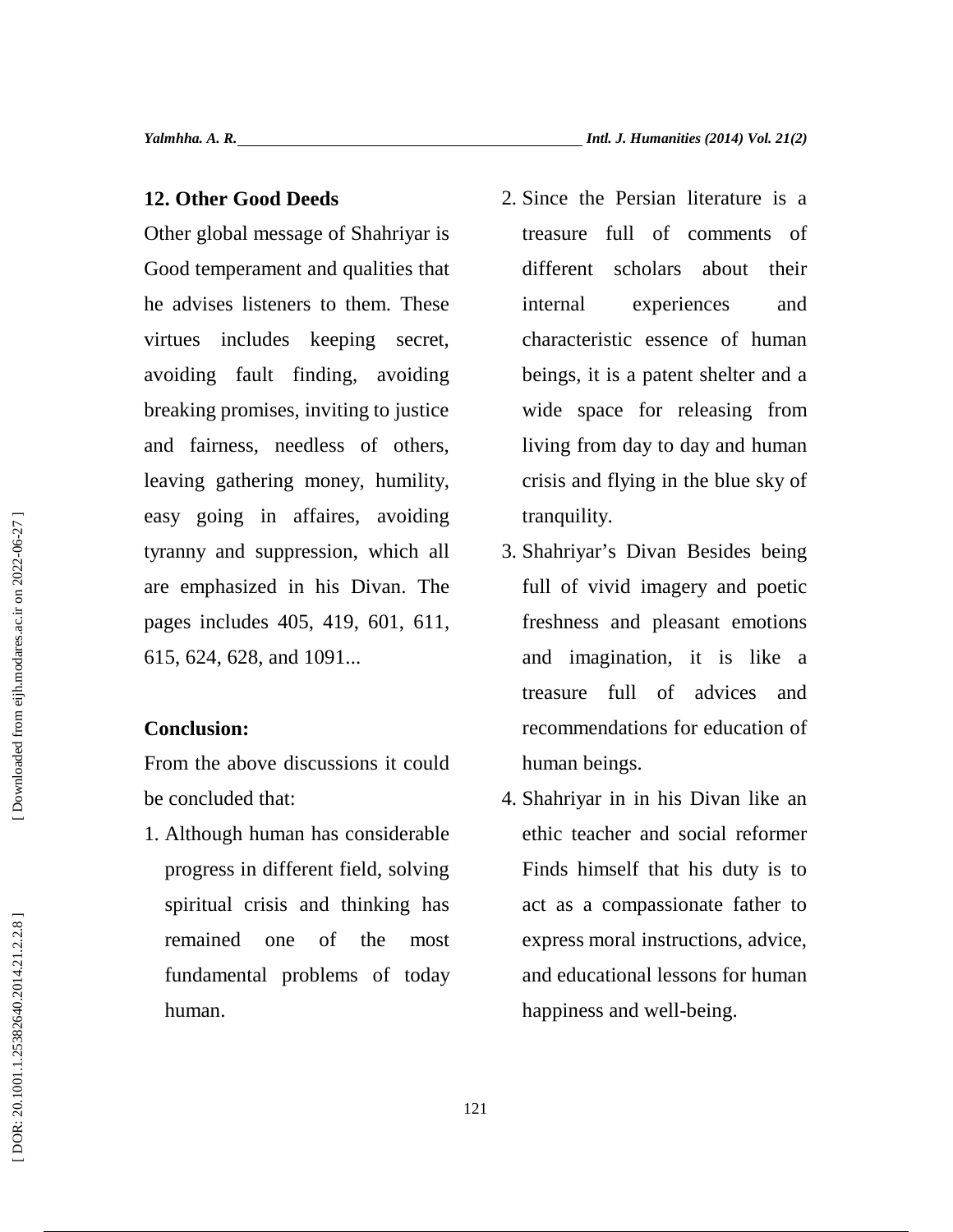### **References**

- [1] Islamic Nodoushan, MA, (2004), *Four Speakers of Conscience in Iran*, Tehran: Ghatreh.
- [2] Anoosheh, Hassan, (1998), *Letter of Persian Literature*, Persian literature themes and topics, Tehran: Ministry of Culture and Islamic Guidance.
- [3] Onamonou, Migel D, (2001), *Pain Immortality* (lamentable fate of life), translated by Bahaeddin Khoramshahi, Tehran: Nahid.
- [4] Hadidi, J., (1994), *From Sa'adi to Aragon*, Tehran: Center for Academic Publication.
- [5] Zolfaghari, Hassan, (2007), *the Secret of Delbaran*, introducing contemporary literary figures of Iran, Tehran: Mazyar.
- [6] Shajee, Pouran, (1983), *Meaning, Forms Introspection School of Poetry in Persian*, Tehran: Zawar.
- [7] Scheler, Max (1388), *Keane Distribution*, translated by, Saleh Najafi and Javad Ganji, Tehran Sales.
- [8] Shahriar, Mohammed Hussain (2006), *the Divan*, Tehran: institution of
- *Divan*, Tehran: Institute of Publications of Negah and Zarrin.
- [10] Safa, Zabihollah, (1997), *The Prospect of Iranian Culture and its International Influence*, Tehran: Hirmand.
- [11] Ferom, Eric, (1989), *Having or Being Translated by Akbar Tabrizi*, Tehran: Mirvarid.
- **Example 12** (9) Shahryar, Mohammad Hossein, (2006),<br>
slamic Nodoushan, MA, (2004), Four (1607), The The United into Negah and Zarrin.<br>
Tehnan: Ghaten. (1998), Letter of Prospect of Icealn and Zarrin.<br>
Tehnan: Ghaten. (199 [12] Ghobadi, Hossein Ali Taheri and Ghodratollah and others (1390), *Attar's Global Messages* for intellectual problems of contemporary man, Quarterly Journal of Didactic Literature, , Islamic Azad University Dehaghan branch, Third Year
	- [13] Ghobadi, Hossein Ali and Maryam Rezaei Ameli, (2011), Today's Crises and Response of Hekmat Enlightenment to them, mystical literature and mythology quarterly, year VII, No. 22.
	- [14] Lorenz, Konrad (1979*), Eight Major Sins of Civilized Man*, translated by Mahmoud & Faramarz Behzad, Tehran: Zaman.
	- [15] Musharraf, Maryam, (2000), *Queries in Didactic Literature of Iran*, Tehran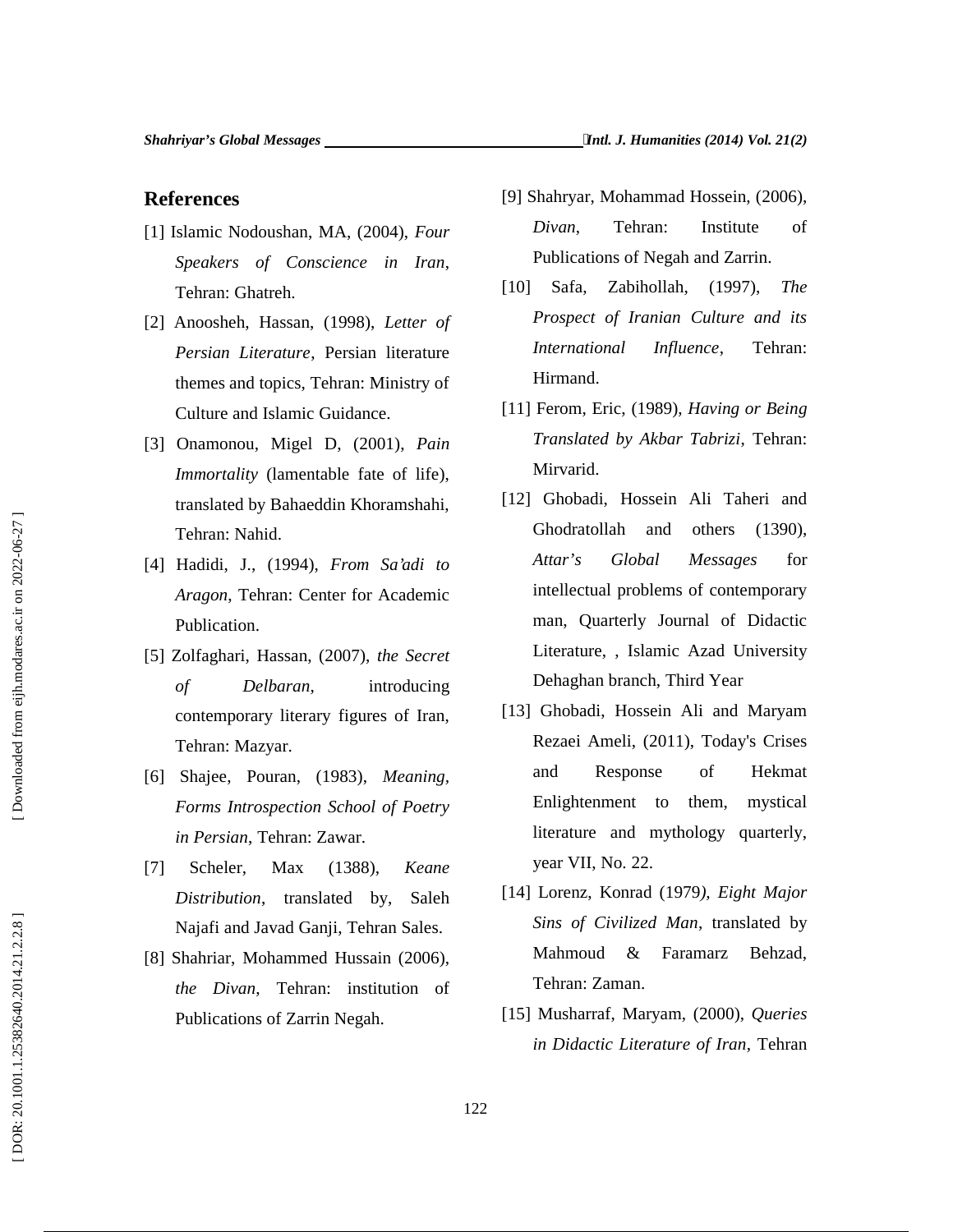Sokhan with cooperation of Shahid Beheshti University Press.

[16] Verno, Roujé and John Wall, (2008), *A Look at the Phenomenological* *Philosophies of Being,* translated by Yahya Mahdavi, Tehran: Khowarizmi.